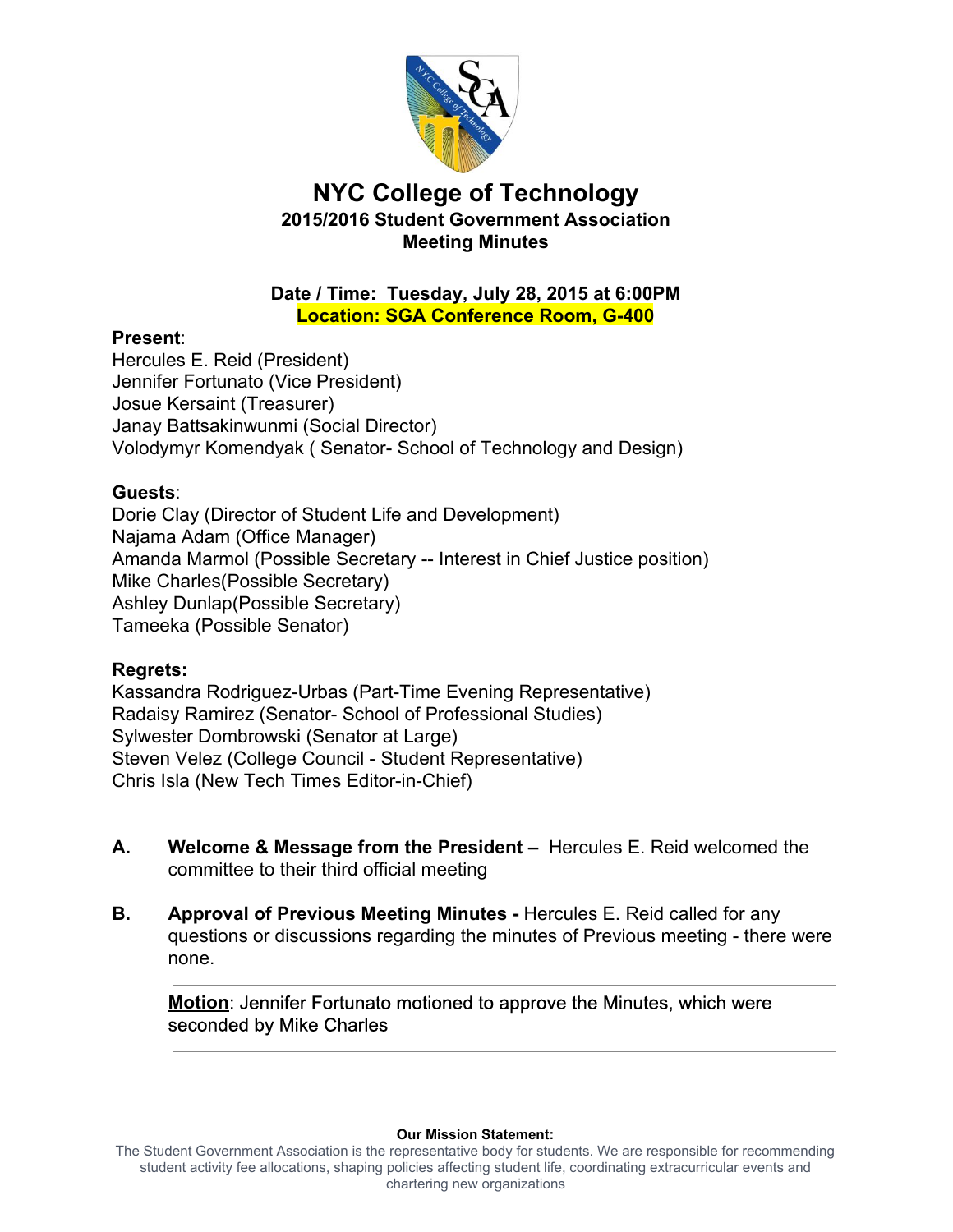

# **NYC College of Technology 2015/2016 Student Government Association Meeting Minutes**

## **C. Najama Adam**

 Hercules E. Reid introduced the SGA members to Najama Adam, the Office Manager of Student Government Association and stated her duties here in SGA;

- Assist Hercules E. Reid
- Assist any SGA member when confused about their duties

 $\mathcal{L}_\text{max}$  and  $\mathcal{L}_\text{max}$  and  $\mathcal{L}_\text{max}$  and  $\mathcal{L}_\text{max}$  and  $\mathcal{L}_\text{max}$  and  $\mathcal{L}_\text{max}$ 

 ● Available throughout most of the day convenient to Senators since they are not provided with a key to enter the SGA office

## **D. New Student Orientation**

Dorie Clay discussed the dates the New Student Orientation will take place;

- August 11 Freshman Orientation: students in Arts and Science majors, as well as students in undeclared majors
- August 13 Freshman Orientation: students in Professional Studies majors
- August 18 Freshman Orientation: students in Tech and Design majors (Namm-based programs)
- August 20 Freshman Orientation: students in Tech and Design majors (Voorhees-based programs)
- August 25 Transfer Student Orientation

 She also explained the importance of having SGA present during New Student Orientation. This will be the perfect opportunity for SGA to represent the Student body of New York City College of Technology as well as get connected with the new members of City Tech. There must be at least one SGA member available to speak at the New Student Orientation.

\_\_\_\_\_\_\_\_\_\_\_\_\_\_\_\_\_\_\_\_\_\_\_\_\_\_\_\_\_\_\_\_\_\_\_\_\_\_\_\_\_\_\_\_\_\_\_\_\_\_\_\_\_\_\_\_\_\_\_\_\_\_\_\_\_\_\_\_\_\_

## **E. The Use of Outside Food Vendors at City Tech Events**

 Dorie Clay informed SGA members that all catering services must come from MBJ due to contracts between the College and company. If SGA is hosting an event and requires a specific meal that MBJ is not able to cater to then SGA must receive a quote from MBJ stating that they're unable to provide that specific meal. After that is done, SGA is given permission to use an outside vendor for catering services.

#### **Our Mission Statement:**

 The Student Government Association is the representative body for students. We are responsible for recommending student activity fee allocations, shaping policies affecting student life, coordinating extracurricular events and chartering new organizations